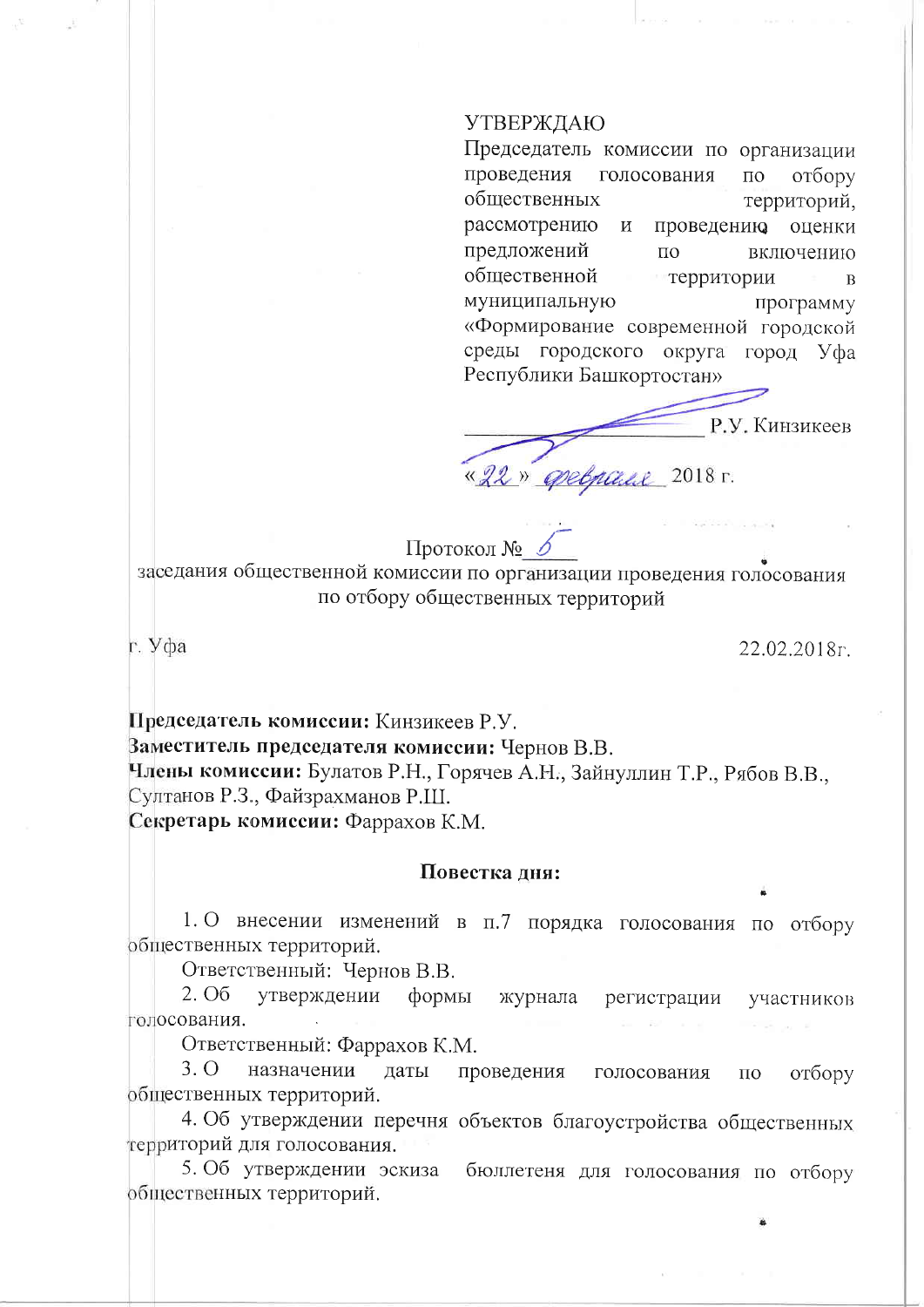Ответственный: Федосов А.А.

6. Об утверждении дизайн-проектов, разработанных организациямипобедителями творческого конкурса.

7. Об опубликовании в средствах массовой информации и на официальном сайте Администрации ГО г. Уфы утвержденных дизайнпроектов.

Ответственный: Юлаев К.Г., Чернов В.В.

8. Об организации учебы членов территориальных счетных комиссий. Утверждение графика проведения учебы.

Ответственный: Фаррахов К.М.

 $\Pi$ <sub>o</sub> 1-ому вопросу повестки дня общественная комиссия по организации проведения голосования по отбору общественных территорий решила:

п. 7 порядка голосования по отбору общественных территорий изложить в следующей редакции: участники голосования участвуют в голосовании непосредственно при предъявлении паспорта гражданина Российской Федерации или иного документа удостоверяющего личность и подтверждающего проживание на территории городского округа город Уфа Республики Башкортостан, регистрируются (по желанию) в журнале регистрации участников рейтингового голосования. Каждый участник голосования имеет один голос.

Участник голосования имеет право отметить в бюллетене более одной общественной территории.

Голосование по общественным территориям является рейтинговым.

По 2-ому вопросу повестки дня рассмотрев представленный образец журнала, общественная комиссия по организации проведения голосования по отбору общественных территорий решила:

представленный журнал регистрации участников рейтингового голосования утвердить (приложение №1).

По 3-ему вопросу повестки дня в соответствии с методическими рекомендациями по реализации проекта «Формирование комфортной городской среды», разработанными Минстроем и ЖКХ РФ общественная комиссия по организации проведения голосования по отбору общественных территорий решила:

установить дату и время рейтингового голосования по общественным территориям - 18 марта 2018 года с 8.00 до 20.00 по местному времени.

По 4-ому вопросу повестки дня общественная комиссия по организации проведения голосования по отбору общественных территорий решила: